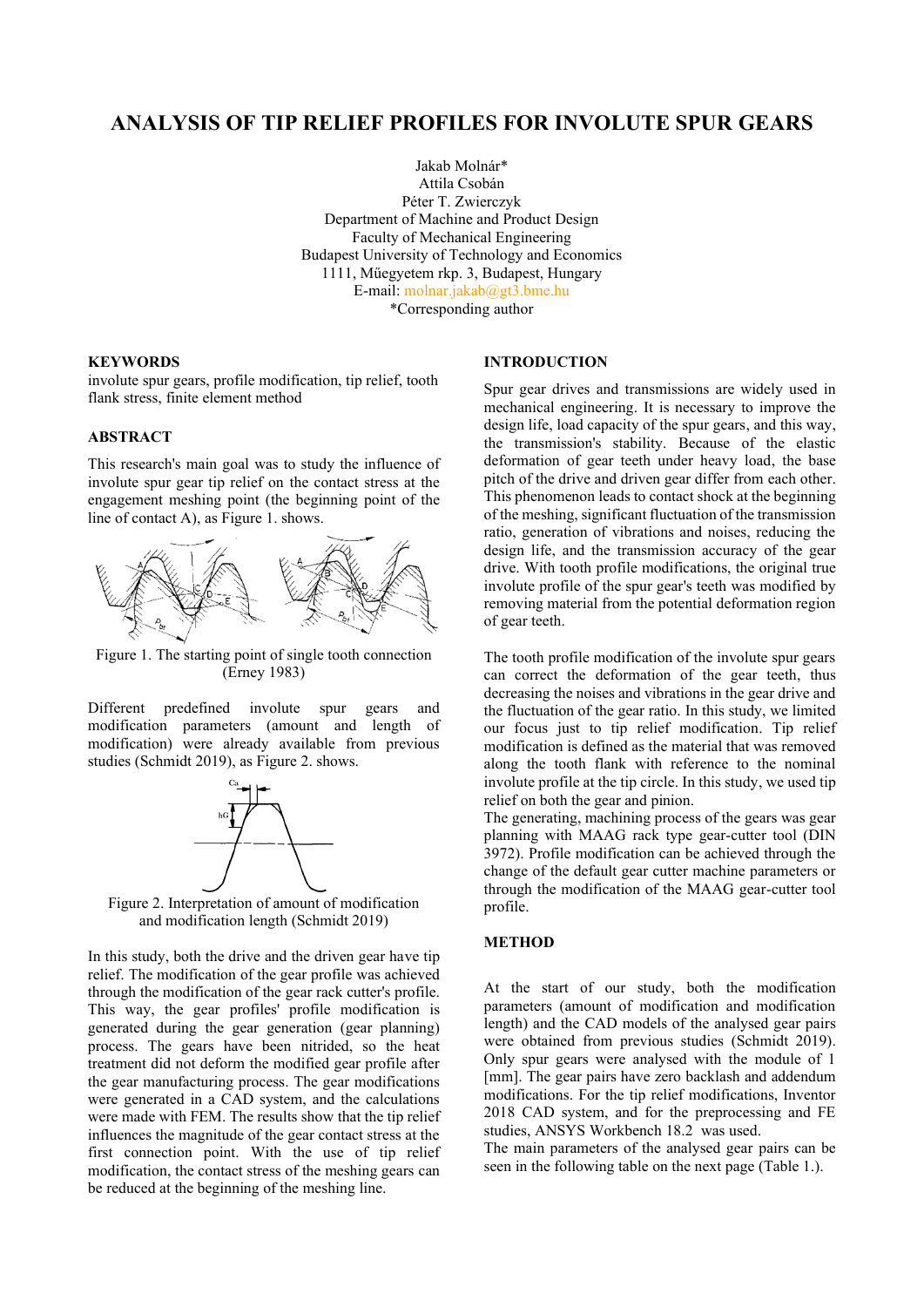| $z_1$ |                | $Z_2$ | $d_{\rm w1}$ | $d_{\rm w2}$ | a    | b    |
|-------|----------------|-------|--------------|--------------|------|------|
| r-1   |                | t-t   | mm           | mm]          | [mm] | [mm] |
| 17    |                | 17    | 17           | 17           | 17   | 10.2 |
| 17    | 4              | 68    | 17           | 68           | 42.5 | 10.2 |
| 17    | 6              | 102   | 17           | 102          | 59.5 | 10.2 |
| 30    |                | 30    | 30           | 30           | 30   | 18   |
| 30    | 4              | 120   | 30           | 120          | 75   | 18   |
| 30    | 6              | 180   | 30           | 180          | 105  | 18   |
| 40    |                | 40    | 40           | 40           | 40   | 24   |
| 40    | $\overline{4}$ | 160   | 40           | 160          | 100  | 24   |
| 40    | 6              | 240   | 40           | 240          | 140  | 24   |

Table 1. Calculated values of the main geometrical parameters of gear pairs

The first goal was to modify the gear profiles with the given modification parameters. As previously mentioned, in this study, we modified the original gear cutter tool profile to achieve tip relief on the gears. The basic idea comes from the paper (Gonzalez et al. 2015) and from the study of the standard DIN ISO 21771. The tool paths of the original rack-cutter tool can be seen in Figure 3.



Figure 3. Tool paths of the original gear-cutter tool

The main goal was to make the modification of the rack cutter-tool profile as simple as possible. On the original DIN 3972 rack type gear-cutter profile, the starting point of the gear-cutter tool modification  $(u)$  was measured from the tool centerline. From this starting point, the original profile angle  $(\alpha)$  was increased on average with 2-3  $\lceil \circ \rceil$  ( $\alpha'$ ). This change on the tool profile means that only the required amount of material will be removed at the tip circle. The modification of the tool profile is performed with Electric Discharge Machine (EDM) machine, and because of that, we specified a rounding with the value of 0.3 [mm] at the joining point of the two tool edges with different profile angles. The modified gear cutter tool profile can be seen in Figure 4.



Figure 4. Modified rack-cutter tool profile

#### **Gear profile modification with CAD**

Having modified tool profiles, we were able to modify the original gear profiles with CAD. In order to generate a true involute profile in the modification process, we generated tool positions every 0.1 [°]. Where the tool edges crossed, a sketch point was placed in the intersection point.

The intersection points of the tool edges can be seen in Figure 5.



Figure 5. Intersection points of the tool edges

Multiple interpolation splines were placed on the intersection points resulting from the true modified involute profile. The area created by the splines was subtracted from each of the CAD models of the gears. The interpolation splines of the modified involute profile can be seen in Figure 6.



Figure 6. Interpolation splines of the modified profile

As mentioned above, only nitrided gears were analysed, thus the heat treatment process takes place after the machining process of the gears, which already had a modified profile.

#### **Finite Element Model**

The goal of the FEM analyses was to determine the changes in the distribution of stress on the contact point of entry's environment on the driving gear while changes were made on driven gears tooth profile, namely the tip relief modification. For the purpose of the analysis, static 2D plane stress was assumed. During the preprocessing part of the analysis, only the midplane surfaces were kept with the original gear thickness. During the studies, the connection of one gear pair was thoroughly analysed, the rest of the gear teeths were kept on each gear to take the stiffening effect of the neighboring teeth into account. In the geometric preparation, each individual tooth was separated from each other with splitting, so multibody parts were created. Because of the need for mesh refinement, the connection region of the analysed gear pairs was separated from the part.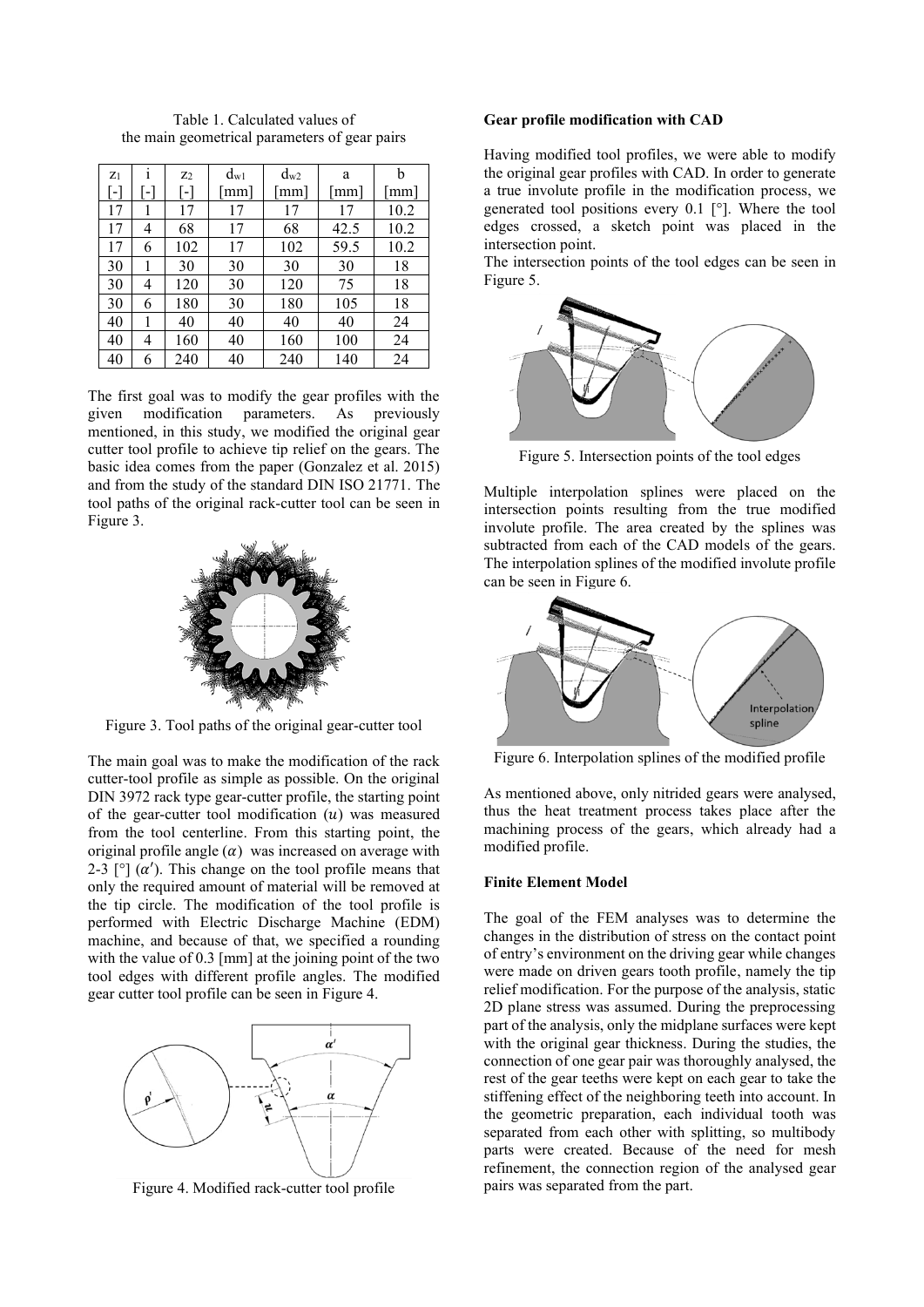The preprocessing of the CAD models can be seen in figure 7.



Figure 7. Preprocessing of the CAD models

The applied material for the analysed gears was 16MnCr5 with linear, isotropic, elastic parameters. Thus the linear-elastic study of the stiffness-increasing effect of the heat treatment process was omitted. The material properties can be seen in the following table (Table 2.).

Table 2. Linear, elastic material properties for 16MnCr5

| Material property     | Value of |
|-----------------------|----------|
| Young's Modulus [MPa] | 210 000  |
| Poisson's ratio [-]   | 0.3      |

Since the friction coefficient is specific to any given gearpair, a frictionless contact was used between the connecting tooth surfaces in order to generalize the problem definition. The contact between the analysed gear pair was calculated using the Augmented Lagrange method. As previously mentioned, the contact region of the surfaces of the analysed gears was separated, the connection between the teeth body and the meshed region was defined as bonded contact with MPC calculation.

The mesh was constructed using primarily second-order quadrilateral elements, with less than 2 [%] of the mesh consisting of second-order triangular elements. Based on previous studies (Schmidt 2019), the global element size for the gear geometries was selected to 0.1 [mm]. In order to determine the gear root stresses precisely, half of the global element size was set to 0.05 [mm] for the gear roots. In the meshing region of the analysed gear pairs, mesh refinement was used according to the results of evaluated mesh independence studies. The contact region's element size was selected to be 0.006 [mm], two orders of magnitude smaller than the global mesh size to precisely determine the Hertzian contact pressure.

The main parameters of the used FEM mesh are shown in the following table (Table 3.).

| Table 3. Main parameters of the FEM mesh |  |  |  |  |
|------------------------------------------|--|--|--|--|
|------------------------------------------|--|--|--|--|

| Property                            | Value       |
|-------------------------------------|-------------|
| Global element size [mm]            | 0.1         |
| Element size at the gear root [mm]  | 0.05        |
| Element size at meshing region [mm] | 0.006       |
| Number of nodes [-]                 | 150-300 000 |
| Number of elements[-]               | 50-100 000  |
| Maximum Aspect ratio [-]            | 43          |

An example of the structure of the used FE mesh can be seen in Figure 8.



Figure 8. FE mesh

The body of the spur gears was fixed to the z-axis of their coordinate systems as remote points. Only free rotation in Z-axis was allowed. The load of the driving gear was applied to the inner surface of the spur gear. The magnitude of the torque was calculated from the allowable bending stress of the spur gear according to the following equation (Erney 1983):

$$
T_{max} = \frac{m \cdot a \cdot b_1 \cdot \sigma_{Flim}}{2 \cdot K_A \cdot 2.7 \cdot 10^6 \cdot (u+1)}
$$
(1)

, where:

 $T<sub>max</sub>$  [Nm] is the maximum allowable torque m [mm] is the module a [mm] is the center distance  $b_1$  is the width of the driving gear  $\sigma_{Elim}$  is the allowable bending stress of the spur gear K<sup>A</sup> [-] is the operating factor u [mm] is the gear ratio

The boundary conditions and the applied load of the gear pairs can be seen in Figure 9.



Figure 9. Boundary conditions and applied load

### **RESULTS**

The total displacements showed the expected results, namely, the maximum displacement was located at the tip of the gear tooth where the maximum value was 2 [mm]. The resulted equivalent surface stress field of gear pairs was expected from photoelastic studies. Minimum principal stress was calculated, and the maximum value of the stress was the same as analytically calculated Hertzian pressure.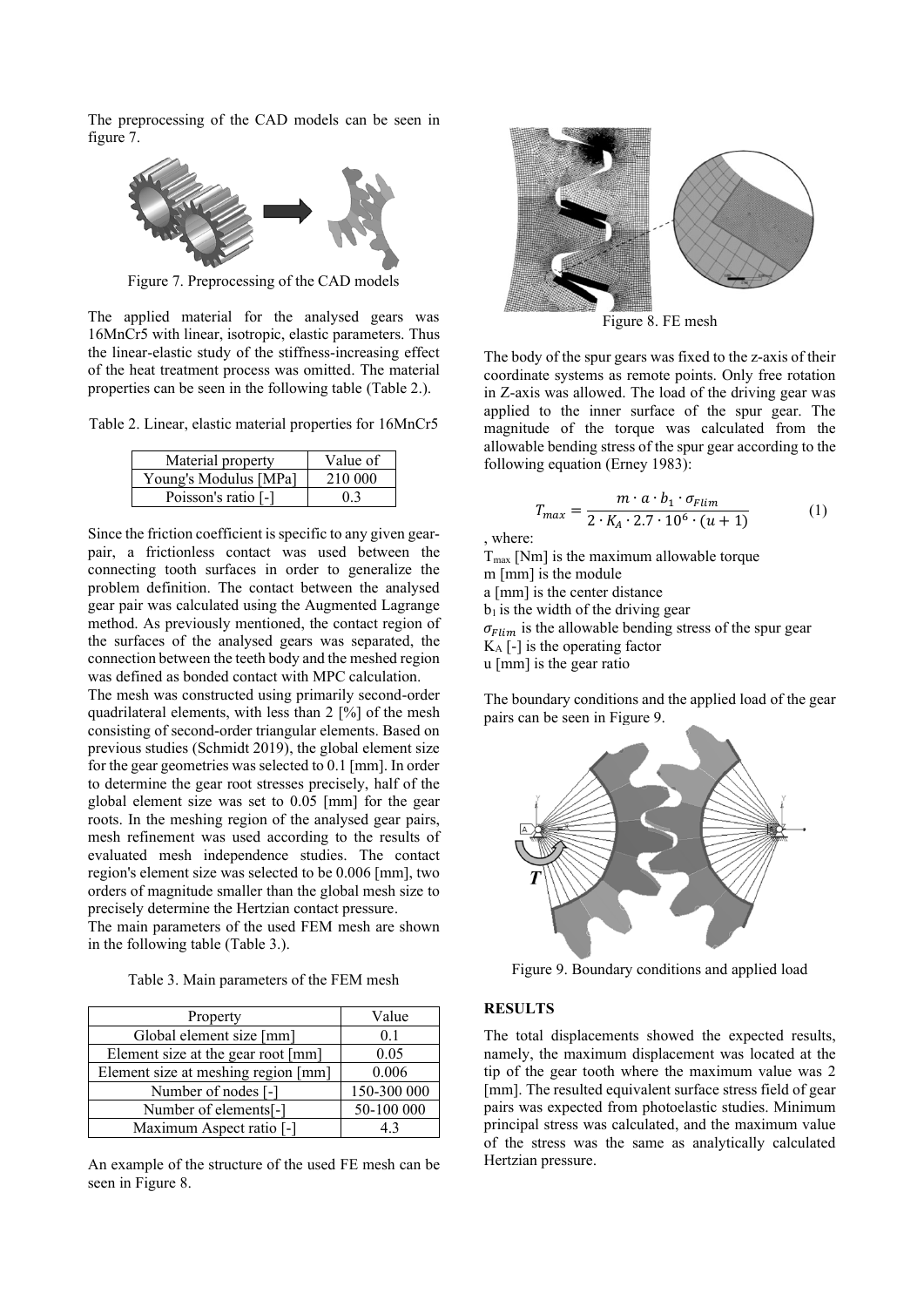In Figures 10. and 11., an example for the surface stress field can be seen.



Figure 10. Equivalent stress field of the gear pair



Figure 11. Minimum principal stress field of the gears

### **Validation**

The magnitude of the torque was calculated from the allowable bending stress of the spur gear according to the following equation (Erney 1983):

$$
\sigma_{H_{-}B} = \sqrt{\frac{1}{\pi} \cdot w_n \cdot \left(\frac{1}{\rho_{1,B}} + \frac{1}{\rho_{2,B}}\right) \cdot E_e}
$$
 (2)

, where:

 $\sigma_{H, B}$  [MPa] is the contact surface stress at the beginning of the single teeth mesh point (point B)

 $w_n$  [N/mm] is the line of pressure

E<sup>e</sup> [MPa] is the equivalent of Young's modulus

 $\rho_{1,B}$  [mm] is the equivalent radius of the driving gear curvature

 $\rho_{2,B}$  [mm] is the equivalent radius of the driven gear curvature

In the validation process, the analytically calculated surface contact stress at the beginning of the single teeth meshing (point B, see eq. 2.) were compared to the numerically calculated minimal principal stress (FEM simulations) at the same meshing point. The results show that the difference between the analytically and numerically calculated surface stress at the meshing point B differ by a maximum of  $7 \frac{1}{6}$  from each other. This concludes that the maximum contact stress at the beginning of the gear contact can be validated.

| Table 4. Analytically and numerically calculated |  |  |  |
|--------------------------------------------------|--|--|--|
| surface contact stresses                         |  |  |  |

| $\mathfrak{Z}_1$<br>$[-]$ | i<br>$ - $ | $Z_2$<br>$ - $ | $\sigma_{H-B}$<br>[MPa] | <b>FEM</b><br>$\sigma_{H-B}$<br>[MPa] | <b>FEM</b><br>$\sigma_{H-A}$<br>[MPa] |
|---------------------------|------------|----------------|-------------------------|---------------------------------------|---------------------------------------|
| 17                        | 1          | 17             | 1350                    | 1264                                  | 1863                                  |
| 17                        | 4          | 68             | 1157                    | 1087                                  | 2506                                  |
| 17                        | 6          | 102            | 1129                    | 1063                                  | 1815                                  |
| 30                        | 1          | 30             | 990                     | 933                                   | 1892                                  |
| 30                        | 4          | 120            | 810                     | 769                                   | 1345                                  |
| 30                        | 6          | 180            | 786                     | 745                                   | 943                                   |
| 40                        | 1          | 40             | 855                     | 803                                   | 1257                                  |
| 40                        | 4          | 160            | 692                     | 654                                   | 1366                                  |
| 40                        | 6          | 240            | 670                     | 630                                   | 1716                                  |

### **Summary**

Based on the above-mentioned results, the conclusion was reached that the distribution of load, the noise of the gear system, and the life expectancy of the component are greatly influenced by the modification of the teeth profile. In order to reduce the amount of stress present on the teeth surface at the moment of connection, tip relief is recommended. Of all the different types of tip reliefs that are available, the tip relief modification made by the adjustments of the rack-cutter profile had the most promising results, while the linear profile modification only delayed the emergence of the maximum stress point. The teeth modification made by the linear profile modification does not reduce the stress present on the gear teeth' surface but delays its emergence. With the use of rack-cutter modification, the maximum surface stress (at the gear entry point location *A*) could be reduced up to 50[%], compared to the original shape or tip relief made with chamfer. Increasing the gear ratio reduces the stress at the instantaneous point of contact. By increasing the number of teeth on the driven gear, the teeth profile has a straighter form which causes the growth of the gear root that reduces the amount of stress on the teeth surface.

The comparison of the original gear and chamfer and tool profile modification tip relief can be seen in the following figure (Figure 12.).



Figure 12. Development of surface contact stress as a function of tip relief